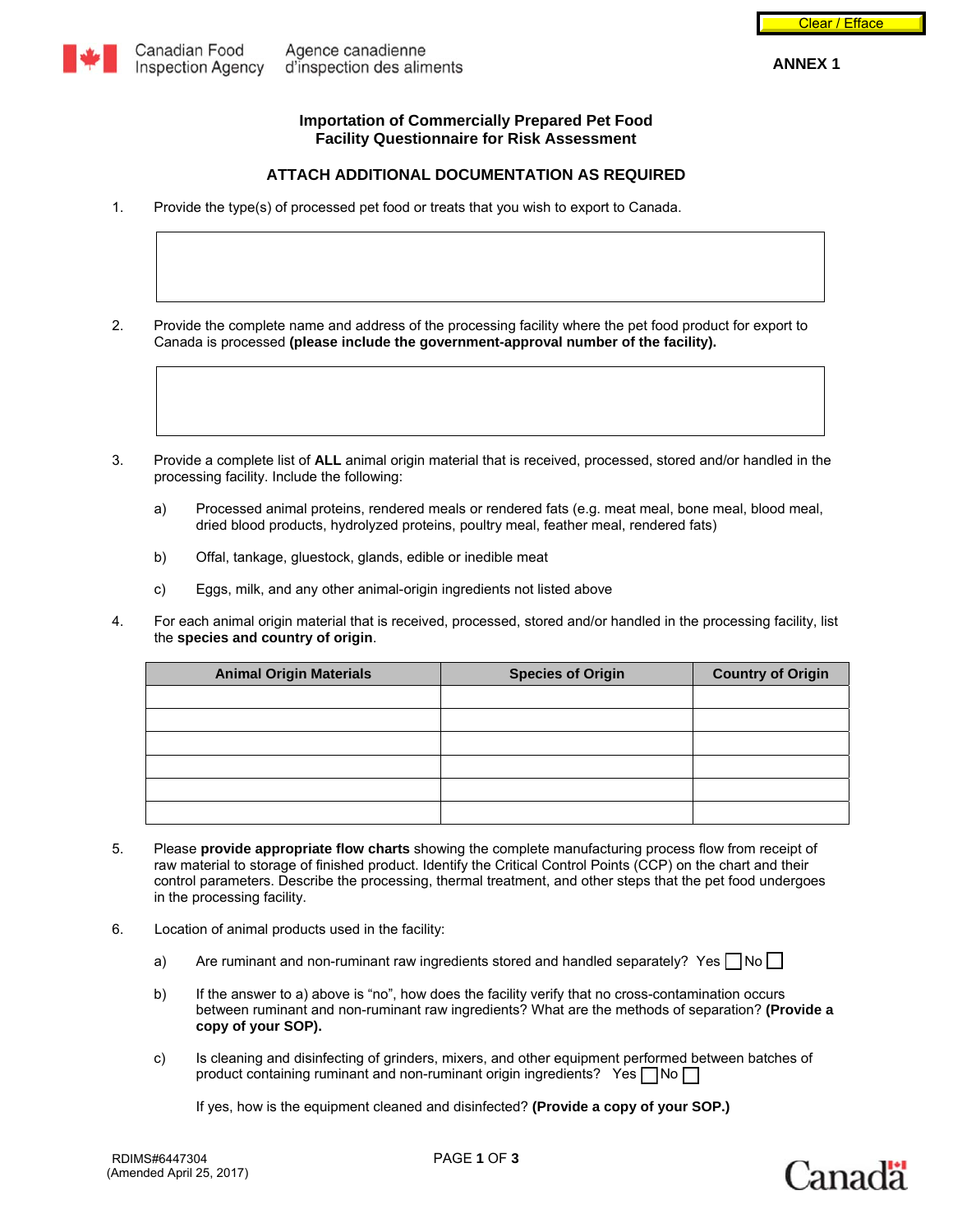## 7. Packaging and storage:

- a) Are the products packaged and stored in a manner that prevents cross-contamination or commingling?  $Yes \Box No \Box$
- b) Are all finished products packaged at the processing facility? Yes  $\neg$  No  $\neg$

If no, provide the name, address, and contact information for the facility where finished product is packaged.

8. What is the name of the Central Competent Veterinary Authority (CCVA) that inspects and approves the production of your product and which has the authority to provide government certification for materials being exported to Canada?

#### **SIGNATURES/ENDORSEMENTS:**

Signature of Facility Official Date (yyyy/mm/dd)

 $\overline{a}$ Name of Facility Official **Title of Facility Official** Title of Facility Official

Contact information (telephone and email):

*I, the salaried veterinary inspector of (insert name of CCVA) do hereby* **(insert name of CCVA)** *do hereby certify that the questionnaire above is complete and accurate as submitted and that:* Either *the facility does not receive any ruminant material;* **or** *the facility receives ruminant material.* **(strike out as appropriate)**

 $\overline{a}$ Signature of Veterinary Inspector **Date (by Signature of Veterinary Inspector** Date (yyyy/mm/dd)

☼

 $\overline{a}$ 

 $\overline{a}$ 

OFFICIAL SEAL OF CCVA

Name of Veterinary Inspector Title of Veterinary Inspector Title of Veterinary Inspector

Date of last annual inspection: